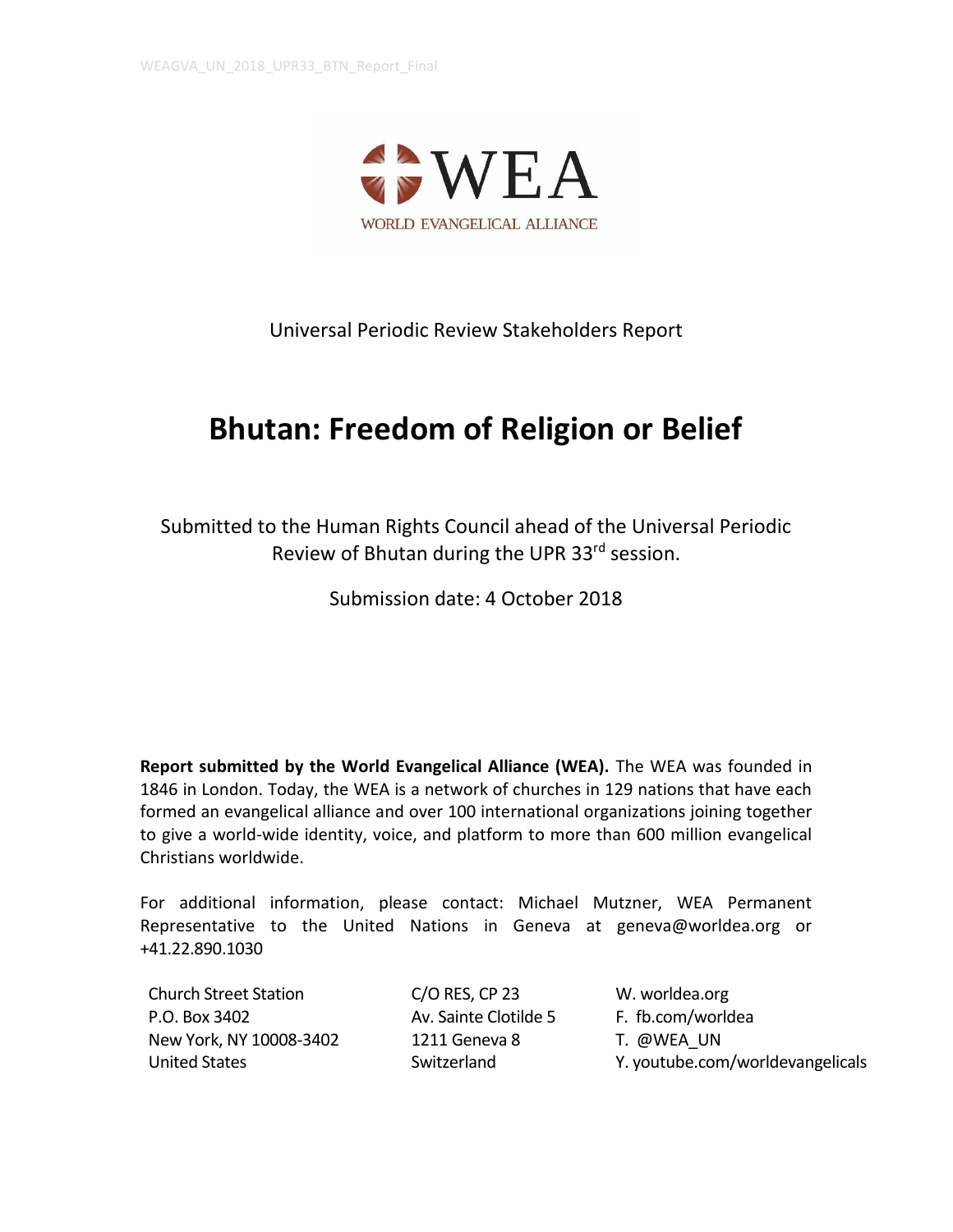- 1. Bhutan's constitution recognizes Buddhism as the State's "spiritual heritage" and mandates that the king be the "protector of all religions."
- 2. The number of Christians in the country is difficult to determine because many do not practice openly. Our estimate for the number of Christians is up to 30,000. Christians are in towns as well as in villages in the south of the country and few in the East.
- 3. During the previous UPR cycle, Bhutan received 7 recommendations related to advancing respect for Freedom of Religion or Belief. Unfortunately, Bhutan rejected all 7 of these recommendations.<sup>1</sup> Since, the situation of religious minorities, namely for Bhutanese Christians, has not improved.

# **Ongoing Criminalization of Religious "Coercion or Inducement"**

- 4. Bhutan's 2008 Constitution stipulates that every citizen has "the right to freedom of thought, conscience, and religion." Article 7 on "Fundamental Rights" also bans discrimination based on religion and states in its paragraph 4 that "no person shall be compelled to belong to another faith by means of coercion or inducement." This article violates the right to Freedom of Religion or Belief to the extent which "coercion or inducement" can be interpreted as encompassing legitimate religious activity.
- 5. Further, in the 2004 penal code as amended in 2011, coercion or inducement to convert is considered a misdemeanor and is punishable by up to three years in prison. The measure implements a provision of the Constitution that grants freedom of thought and expression and prohibits forceful conversion. In 2011, a newly introduced Section 463 (A) states that, "A defendant shall be guilty of the offense of compelling others to belong to another faith if the defendant uses coercion or other forms of inducement to cause the conversion of a person from one religion or faith to another."
- 6. The law also prohibits oral or written communication that promotes enmity between religious groups. Violations are punishable by up to three years in prison. There were no reports of prosecutions under this article.
- 7. Article 458 of the penal code on "Promotion of civil unrest" states that individuals

 $\overline{a}$  $1$  The following paragraphs are the recommendations related to Freedom of Religion or Belief in Bhutan, as per the Report of the UPR Working group A/HRC/27/8 dated 1 July 2014:

<sup>120.26.</sup> Accept requests for visits by United Nations special procedures mandate holders, including the Special Rapporteur on freedom of religion or belief (France);

<sup>120.27.</sup> Invite without delay the Special Rapporteur on freedom of religion or belief to visit the country, and issue a standing invitation to all special procedures mandate holders (Czech Republic); 120.28. Accept the request made by the Special Rapporteur on freedom of religion or belief to visit Bhutan (United Kingdom);

<sup>120.29.</sup> Accept the visit request of the Special Rapporteur on freedom of religion or belief, and consider extending a standing invitation to all special procedures mandate holders of the Human Rights Council (Ireland);

<sup>120.44.</sup> Review its laws and practices relating to religious groups to ensure that all persons, religious denominations and institutions feel free to associate and practice their religious beliefs (Sierra Leone);

<sup>120.45.</sup> Protect religious freedom by allowing individuals to practise their religion freely, and provide religious organizations equal opportunities to obtain legal status (United States); 120.51. Strengthen measures to ensure inclusion of and respect for the rights of all ethnic and religious communities (Canada)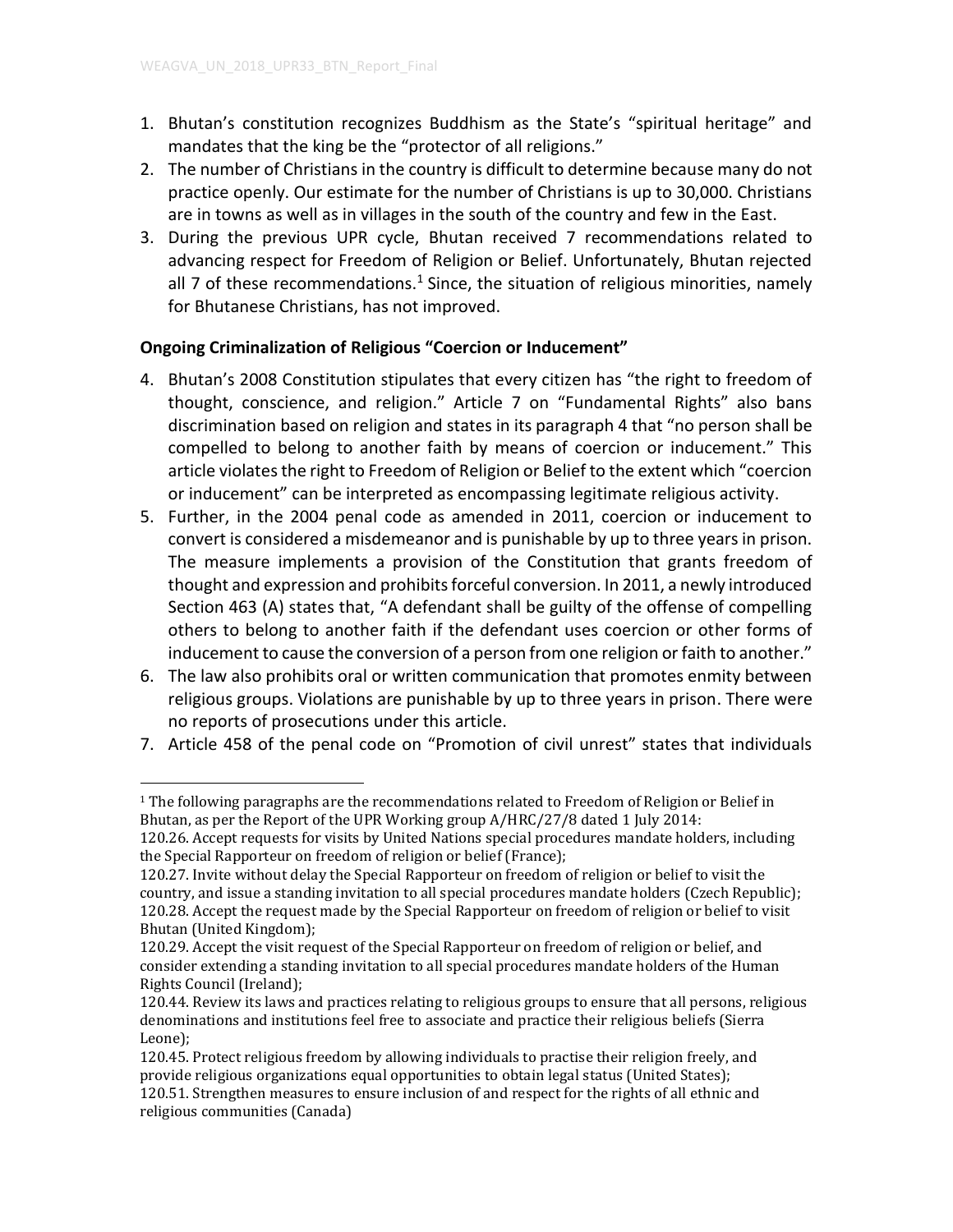found guilty of promoting civil unrest by advocating religious abhorrence, disturbing public tranquility, or committing an act that is prejudicial to the maintenance of harmony between religious groups shall be subject to punishment of five to nine years in prison. Article 458 is open to interpretation whereby legitimate religious activity can fall under "act that is prejudicial to the maintenance of harmony between religious groups" but would be otherwise criminalized.

8. There were no reports of prosecutions under these articles, but it has contributed to pushing churches to remain underground.

# **9. Recommendations**

- **9.1.The government of Bhutan should modify the 2008 Constitution and to remove from paragraph 4 of article 7 the notion of "compelling to belong to another faith by inducement."**
- **9.2.The government of Bhutan should abrogate articles in its penal code to comply with international human rights law, namely removing paragraphs on coercion, inducement and the promotion of civil unrest.**

### **Registration of Religious Organizations and Discrimination Against Christians**

- 10. Religious groups are required to register with the government. The Religious Organizations Act of Bhutan states, in its chapter 5, article 19, the following: "Except otherwise exempted by this Act, all ROs and endowments made to the religious institution shall be registered with the *Chhoedey Lhentshog* under this Act." *Chhoedey Lhentshog* is the Commission for Religious Organizations.
- 11. In order to register, a religious group must submit an application as per articles 22 and 23 of the Religious Organizations Act. Without registration, a religious organization is not recognized by the government and may not organize publicly, own property, accept money, conduct outreach activities, import literature, or hold worship services. The law permits the government to "avoid breaches of the peace" by requiring licenses for public assembly, prohibiting assembly in designated areas, and imposing curfews. Religious organizations that the government deems a threat to the spiritual heritage of the country, as expressed in the constitution, are prohibited from registering.
- 12. The eight-member board of the Commission for Religious Organizations defines the structure of religious institutions, enforces the prohibition on religious leaders running in secular elections, and monitors religious fundraising activities. The Commission for Religious Organizations is required to "ensure that religious institutions and personalities promote the spiritual heritage of the country" by developing a society "rooted in Buddhist ethos."
- 13. Government approval is required to construct religious buildings. All religious buildings are subject to legal requirements to adhere to traditional Bhutanese architectural standards.
- 14. Religious organizations are prohibited from being involved in political activity. No ordained members of the clergy, irrespective of religion and including the sizable population of Buddhist monks, are permitted to engage in political activities, including